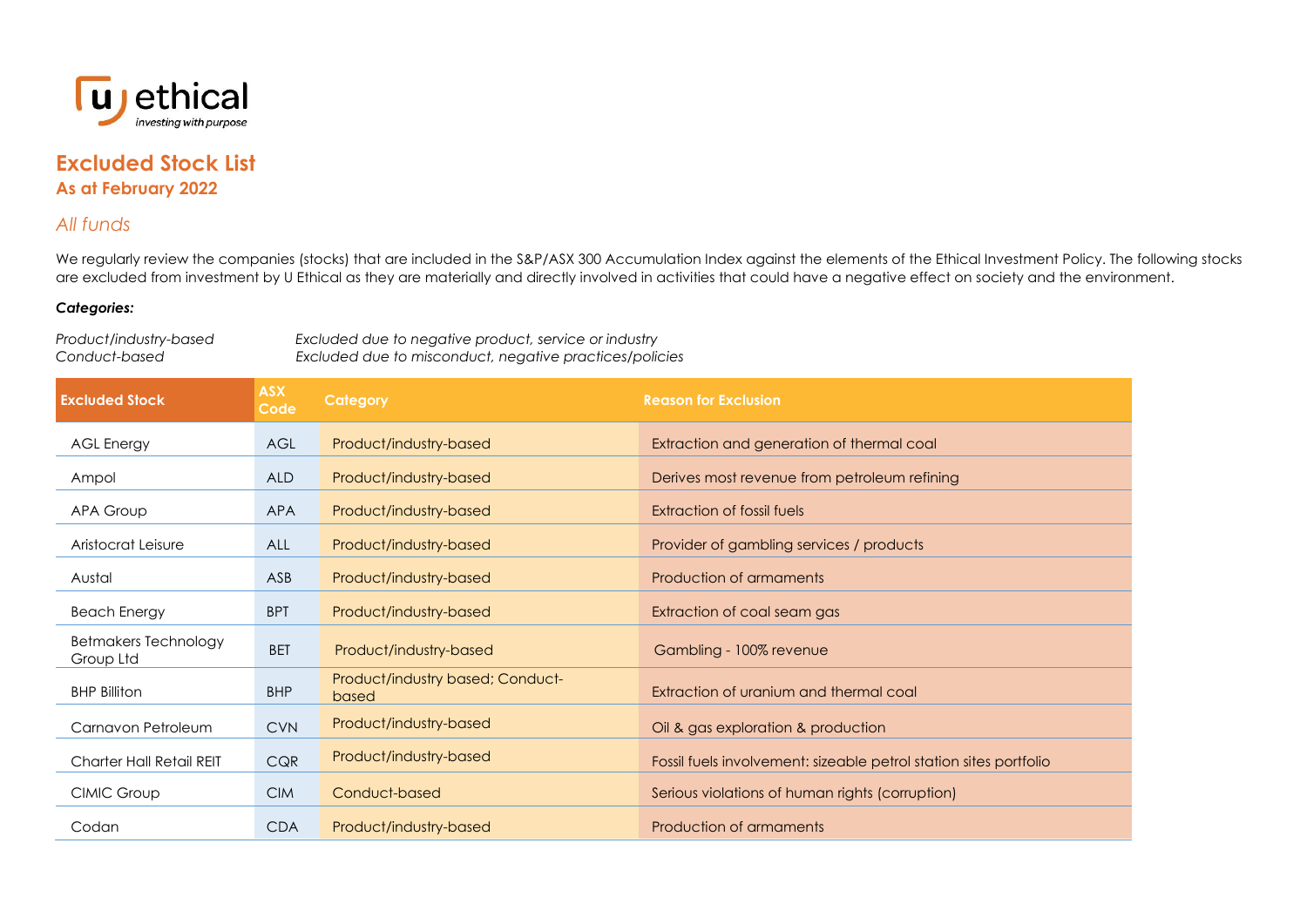| Cooper Energy                         | <b>COE</b> | Product/industry-based                    | Oil & gas exploration & production                                                          |
|---------------------------------------|------------|-------------------------------------------|---------------------------------------------------------------------------------------------|
| Crown                                 | <b>CWN</b> | Product/industry-based                    | Provider of gambling services / products                                                    |
| Domino's Pizza<br>Enterprises         | <b>DMP</b> | Conduct-based                             | Serious violations of human rights (labour justice)                                         |
| Electro Optic<br>Systems              | <b>EOS</b> | Product/industry based                    | Development, production and sale of armaments                                               |
| Endeavour<br>Grp                      | <b>EDV</b> | Product/industry based                    | Provider of alcohol and gambling services/products                                          |
| <b>Hotel Property</b><br>Investments  | <b>HPI</b> | Product/industry-based                    | Provider of gambling services / products                                                    |
| Karoon Energy                         | <b>KAR</b> | Product/industry-based                    | Oil & gas exploration & production                                                          |
| New Hope<br>Corporation               | <b>NHC</b> | Product/industry-based                    | <b>Extraction of thermal coal</b>                                                           |
| Nine Entertainment Co<br>Holdings     | <b>NEC</b> | Product/industry-based                    | Revenue from gambling-related advertising                                                   |
| Origin Energy                         | <b>ORG</b> | Product/industry-based                    | Extraction of coal seam gas                                                                 |
| <b>PALADIN ENERGY LTD</b>             | <b>PDN</b> | Product/industry-based                    | Energy - uranium mining & exploration                                                       |
| Pointsbet                             | <b>PBH</b> | Product/industry based                    | Provider of gambling services / products                                                    |
| Charter Hall Retail REIT              | CQR        | Product/industry-based                    | Revenue from fossil fuels services & products (petrol stations)                             |
| Rio Tinto                             | <b>RIO</b> | Product/industry based; Conduct-<br>based | Extraction of uranium and thermal coal / serious violations of human<br>rights (corruption) |
| Santos                                | <b>STO</b> | Product/industry-based                    | Extraction of coal seam gas                                                                 |
| Senex Energy                          | SXY        | Product/industry-based                    | Extraction of coal seam gas                                                                 |
| Seven Group Holdings                  | SVW        | Product/industry-based                    | Ownership interest in fossil fuel mining companies                                          |
| <b>Skycity Entertainment</b><br>Group | <b>SKC</b> | Product/industry-based                    | Provider of gambling services / products                                                    |
| South32                               | <b>S32</b> | Product/industry-based                    | <b>Extraction of thermal coal</b>                                                           |
| Strike Energy Ltd                     | <b>STX</b> | Product/industry-based                    | Development & exploration of gas                                                            |
| <b>Tabcorp Holdings</b>               | <b>TAH</b> | Product/industry-based                    | Provider of gambling services / products                                                    |
| The Star Entertainment<br>Group       | SGR        | Product/industry-based                    | Provider of gambling services / products                                                    |